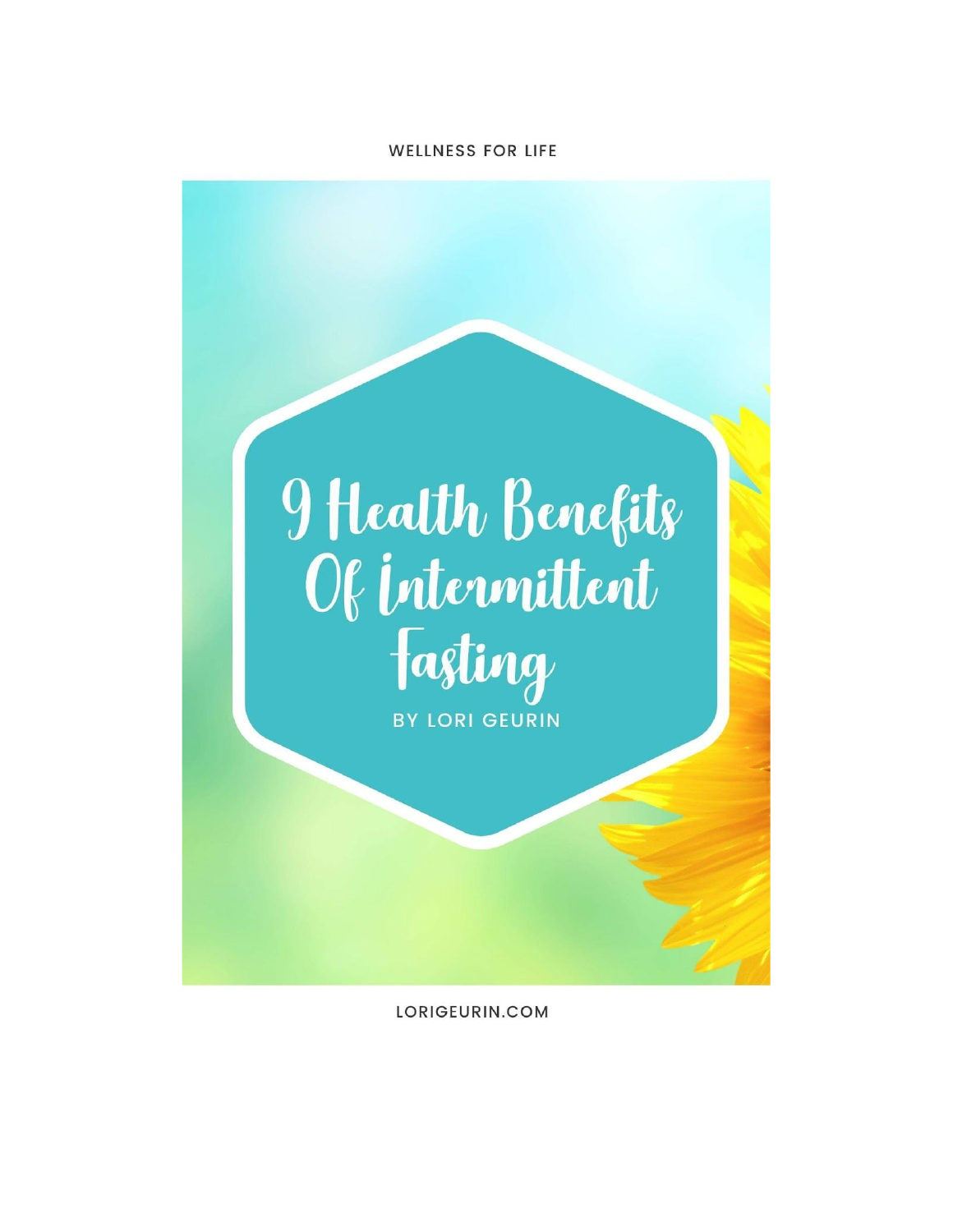## **9 Health Benefits Of Intermittent Fasting**

- 1. **Cellular Repair** Intermittent fasting (IF) gives the body time to focus completely on repairing and recycling old cells. This process is called autophagy. In fact, research shows the benefits of fasting for Alzheimer's patients ([1](http://www.sciencedirect.com/science/article/pii/S0969996106003251)).
- 2. **Weight Loss And Belly Fat Loss** IF can boost your metabolism and help you lose weight and belly fat ([2](http://www.sciencedirect.com/science/article/pii/S193152441400200X)). Plus, losing weight with IF causes less loss of muscle than straight-up calorie restriction.
- 3. **Hormone Regulation** IF causes an increase in human growth hormone levels ([3](https://www.ncbi.nlm.nih.gov/pmc/articles/PMC329619/)). And this promotes fat burning and muscle gains.
- 4. **Lowers Your Risk Of Type 2 Diabetes** IF can lower blood sugar levels and decrease insulin resistance [\(4\)](http://www.sciencedirect.com/science/article/pii/S193152441400200X).
- 5. **Increases Longevity** Studies in rats have shown intermittent fasting extends the lifespan ([5\)](http://geronj.oxfordjournals.org/content/38/1/36.short).
- 6. **May Help Prevent Neurodegenerative Diseases** Animal studies show that intermittent fasting may offer protection against neurodegenerative diseases, including Alzheimer's, Parkinson's, and Huntington's [\(6](https://www.ncbi.nlm.nih.gov/pmc/articles/PMC2622429/)).
- 7. **Reduces Oxidative Stress And Inflammation** Studies show that intermittent fasting can protect your body against the harmful effects of oxidative stress and inflammation [\(7](http://www.nature.com/nm/journal/v21/n3/abs/nm.3804.html)).
- 8. **Reduces Cholesterol Levels** IF was shown to decrease triglycerides and LDL cholesterol [\(8](https://www.sciencedaily.com/releases/2014/06/140614150142.htm)).
- 9. **May Prevent Cancer** Several studies have indicated that IF may help prevent cancer ([9](https://www.ncbi.nlm.nih.gov/pubmed/22323820)). Evidence also suggests it may decrease the side effects of chemotherapy.

………………………………….

I wrote an eBook all about my experience with intermittent fasting. This method allowed me to burn fat, lose weight (effortlessly), and be healthy….**without**

**feeling hungry – it even cured my reactive [hypoglycemia](https://lorigeurin.com/how-intermittent-fasting-cured-my-hypoglycemia/).** If you'd like to learn how I accomplished these great results, you can check out my book [HERE!](https://amzn.to/3bs7jKV)